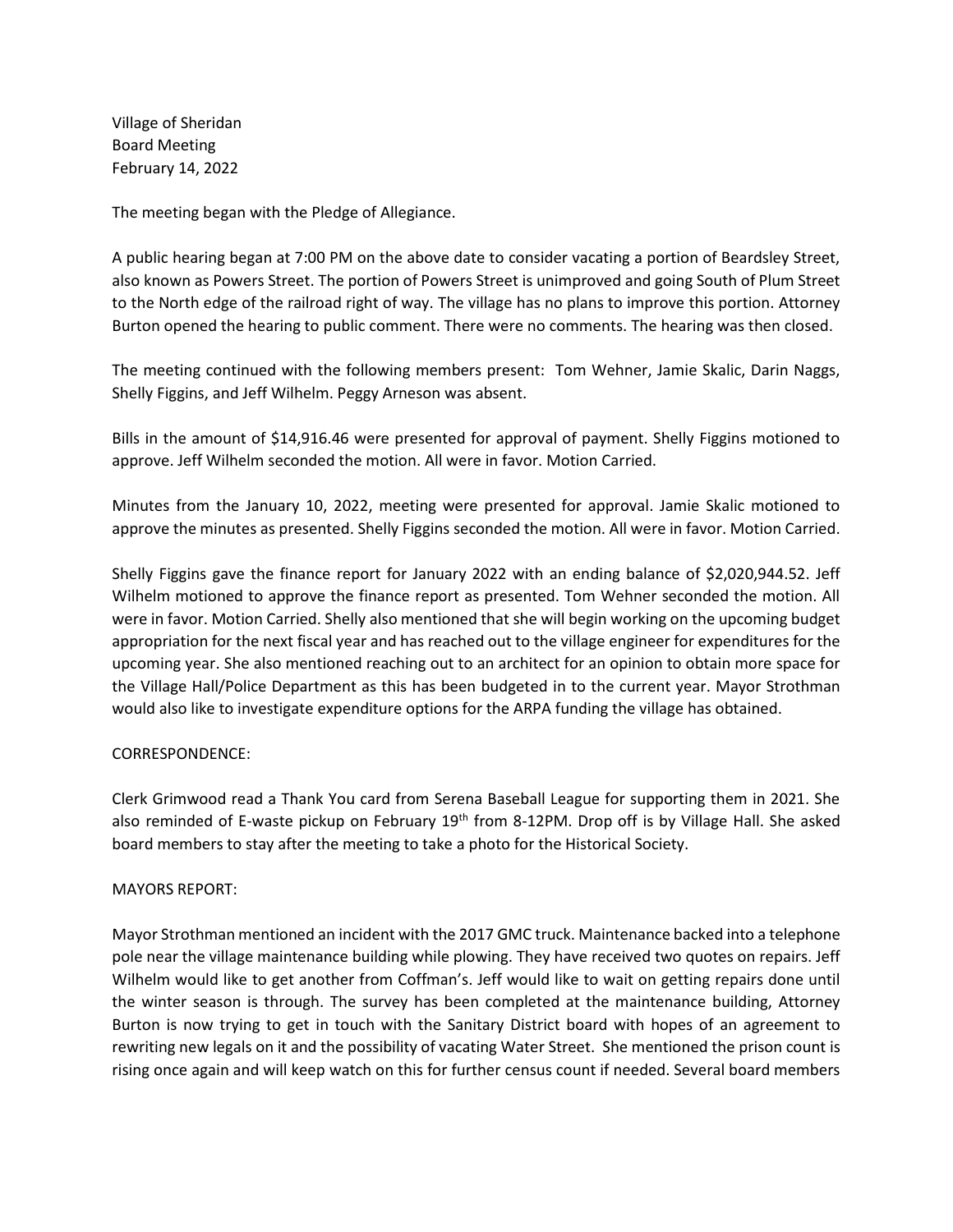were able to view the interior of the Old Bank on February  $12<sup>th</sup>$ . The board held discussion and felt pursuing this would be too costly for the village due to building code and ADA standards.

## COMMITTEE REPORTS:

Jeff Wilhelm, Streets Committee, stated having taken the 2nd load of salt. He also mentioned several issues with plows and the need for further repair work to tighten things up once the winter season is through.

Darin Naggs, Sewer Committee, reported that the sewer jetter was ready for pickup. He and James will be going Wednesday morning.

Jamie Skalic, Zoning Committee, reported no permits issued in January. There are no other current zoning issues.

Tom Wehner, Parks Committee, stated tree markers have been ordered and will be ready in the spring.

Chief Bergeron gave the Police Report in Peggy's absence. Shelly Figgins motioned to approve the police report. Jeff Wilhelm seconded the motion. All were in favor. Motion Carried.

## OLD BUSINESS:

Jamie Skalic would like the board to revisit the gaming license fee increase that was approved in January. He feels the fee increase could be too steep. This will be added to the March agenda. Darin Naggs would like access to the Resolutions a week prior to the meetings. Clerk Grimwood will email tentative Resolutions a week prior to meetings beginning next month.

### NEW BUSINESS:

Mayor Strothman introduced an Ordinance Vacating a Portion of Powers Street also known as Beardsley Street. With no objections or public comment, Shelly Figgins motioned to call for a Roll Call vote. Jeff Wilhelm seconded the motion. A Roll Call vote was taken:

Jamie Skalic-yes Tom Wehner-yes Darin Naggs-yes Shelly Figgins-yes Jeff Wilhelm-yes Peggy Arneson was absent from voting. Ordinance 2022-06 to vacate the portion of Powers Street was approved.

Mayor Strothman introduced a Resolution making Appointment of Part Time Snowplow Driver-Scott Strothman. Shelly Figgins motioned to approve Resolution 2022-07, approving Scott Strothman to snowplow driver. Jeff Wilhelm seconded the motion. All were in favor. Motion Carried.